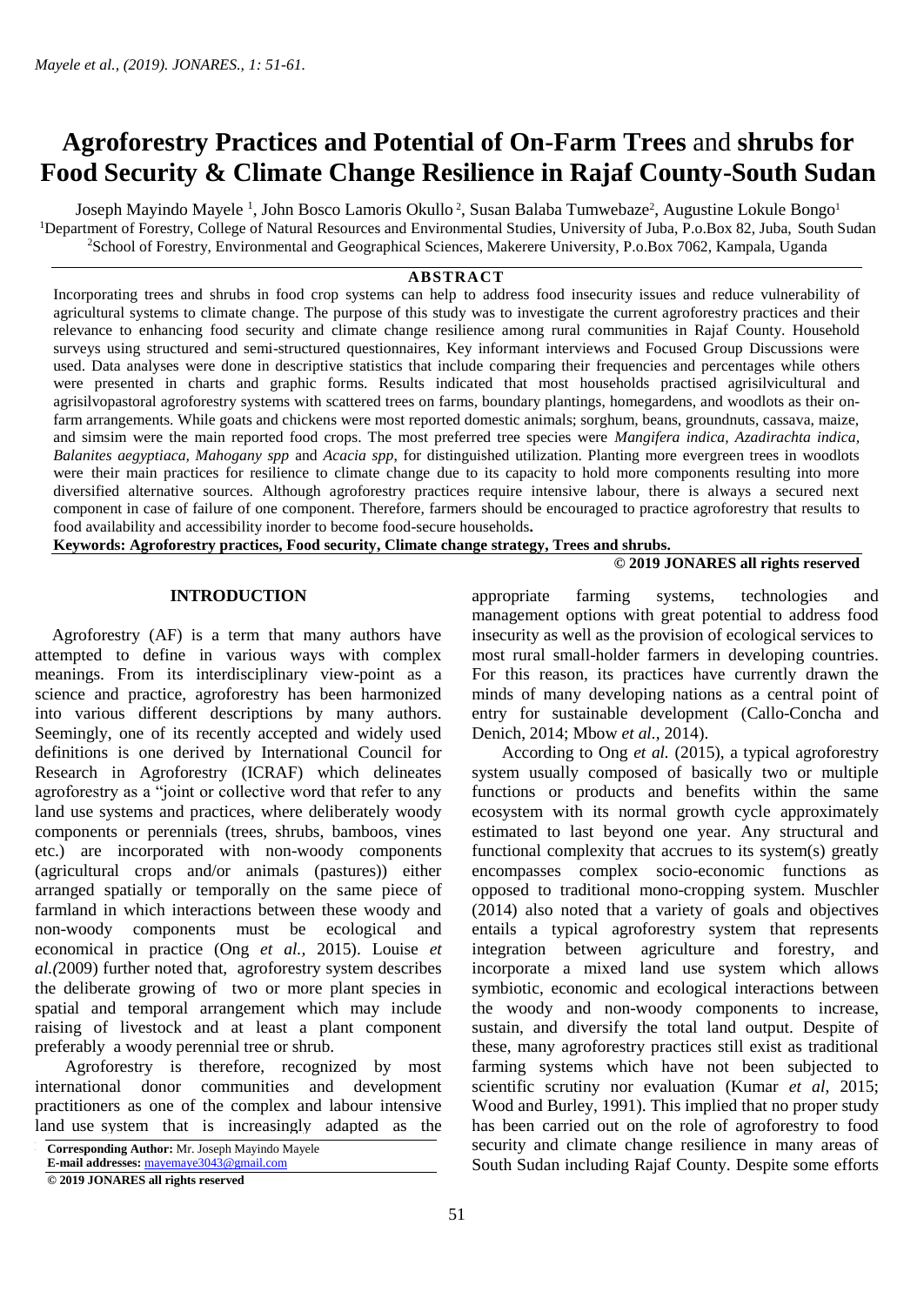being undertaken by UNFAO, World Vision and others to increase and improve agroforestry practices in South Sudan (Natamba *et al,* 2018; Wel, 2012), widespread of such agroforestry practices still remain low throughout South Sudan and Rajaf County in particular. Although incorporation of trees and shrubs in food crop systems can help address food security issues and reduce vulnerability of agricultural systems (FAO, 2010), questions still remain as to whether households with varying degrees of food security would choose to retain or cultivate specific tree species for a particular purpose (Sabastian *et al.,* 2014). Such questions needed a holistic approach as agroforestry land use management is very necessary for increasing carbon stock and socio-economic development of rural communities among others. This was so, because a research geared towards eliciting knowledge on the role of agroforestry in food security and climate change resilience is very necessary as far as making proper future policies and strategies on the use of agroforestry practices to enhance food security and communities' resilience to climate change.

 Indeed, many studies conducted by FAO do not offer a clear isolation between different landscapes of forests and agriculture concurrently with trees (FAO, 2013). Agroforestry is also viewed as a mixture of historical irregularity rather than indication of inappropriateness between perennial plants and annual plants within a farming system (de Foresta *et al.,* 2013). Although a number of approaches have been proposed for defining a typology of agroforestry practices and systems (Zschocke, 2011), inclusion of multiple characteristics is still necessary for grasping all major distinctive attributes of agroforestry systems (Mbow *et al*.,2014).

# **MATERIALS AND METHODS.**

#### **Study area**

 The study was conducted in four payams (Gumbo, Kolye West, Kolye East and Tokiman Islands) sites of Rajaf County of Jubek State-South Sudan. Rajaf County is located along the eastern and western banks of River Nile, southeast of Juba city at latitude range between 4*°* and 6*°*North and longitude of 27*°* and 32*°* East. It covers a total area of  $3,204 \text{ km}^2$  and hosts a total population of about 15,604 people (Sudan Population and Housing Census, 2008). The area is covered by open woodland and grassland in the rich moist tropical highland environment. The main trees and shrub species include *Mahogany spp, Acacia seyal, Acacia mellifera, Balanties aegyptiaca, Acacia senegal, Hyphaene thebaica, Borassus aethiopum, Mangifera indica, Tarmarindus indica,* and *Azadiractha indica (*Suleiman, 2007).

 Humidity usually exceeds 80% during the rainy season, and drops to below 50% in the dry season (Mbwiga, 2016; Shilabu, 2008). Maximum temperatures in the area range between  $30^{\circ}$ C -  $33^{\circ}$ C all year round with a minimum of 18<sup>o</sup>C in the wet season (Donat *et al.,* 2014; Mohamed *et al.*, 2006).

 Due to its proximity to the bank of River Nile, its fertile soil grades and potentials make it favourable for agriculture and growth of agroforestry species and natural forests stands.

#### **Research design, sample size and sampling procedures**

 This study was based on descriptive household (HHs) surveys and on-farm observation. The household surveys involved conducting interviews with household heads, key informants interviews (KIIs) and focused group discussions (Shilabu, 2008).

 Four payams of Rajaf County were purposefully selected for the study. From each selected payam, three villages called Bomas were selected randomly and at least 25 households from each were visited for interviews. This made up at least 75 randomly selected household respondents from each Payam and an overall of 332 respondents within Rajaf County were sampled. A list of Bomas that contained a total of 2432 households retrieved from payam registry was used for random selection and 5 % of the total households found in the registry were selected (Humphreys and Ahern, 2017; Bartlett, *et al*., 2001). Members of the focused group discussions were got from two distinct groups (men and women) of varied age category (Wel, 2012). This was done with consultation and approval of concerned payam administrations and local leaders.

#### **Data collection**

 Prior to data collection, pre-testing of field questionnaires was done inorder to evaluate its strength or weakness, for clarity checks and to improve its reliability and necessary adjustments incorporated (Kwiyega, 2015; Shilabu, 2008). During the survey, household heads or any of the willing representatives present was interviewed. Direct translation other than audio transcription was done since all interviews were conducted in local language and colloquial Arabic. The final responses were then recorded in English. The survey focused on types of AF practices/systems including indigenous knowledge for managing various agroforestry practices, farmers' potentials of on-farm tree planting and agroforestry activities and their contribution to food security and alleviation of climate change.

#### **Data analysis**

 The household survey data in the filled questionnaires were analysed in descriptive statistic using Minitab v.14. and SPSS v.23 (Bryman & Cramer, 2009) that include frequency distribution and percentages. The data were presented in tables, charts and graphic forms to compare and explain the contributions of various agroforestry practices and systems and farmers' indigenous management knowledge among the payams (Kabwe *et al*., 2009).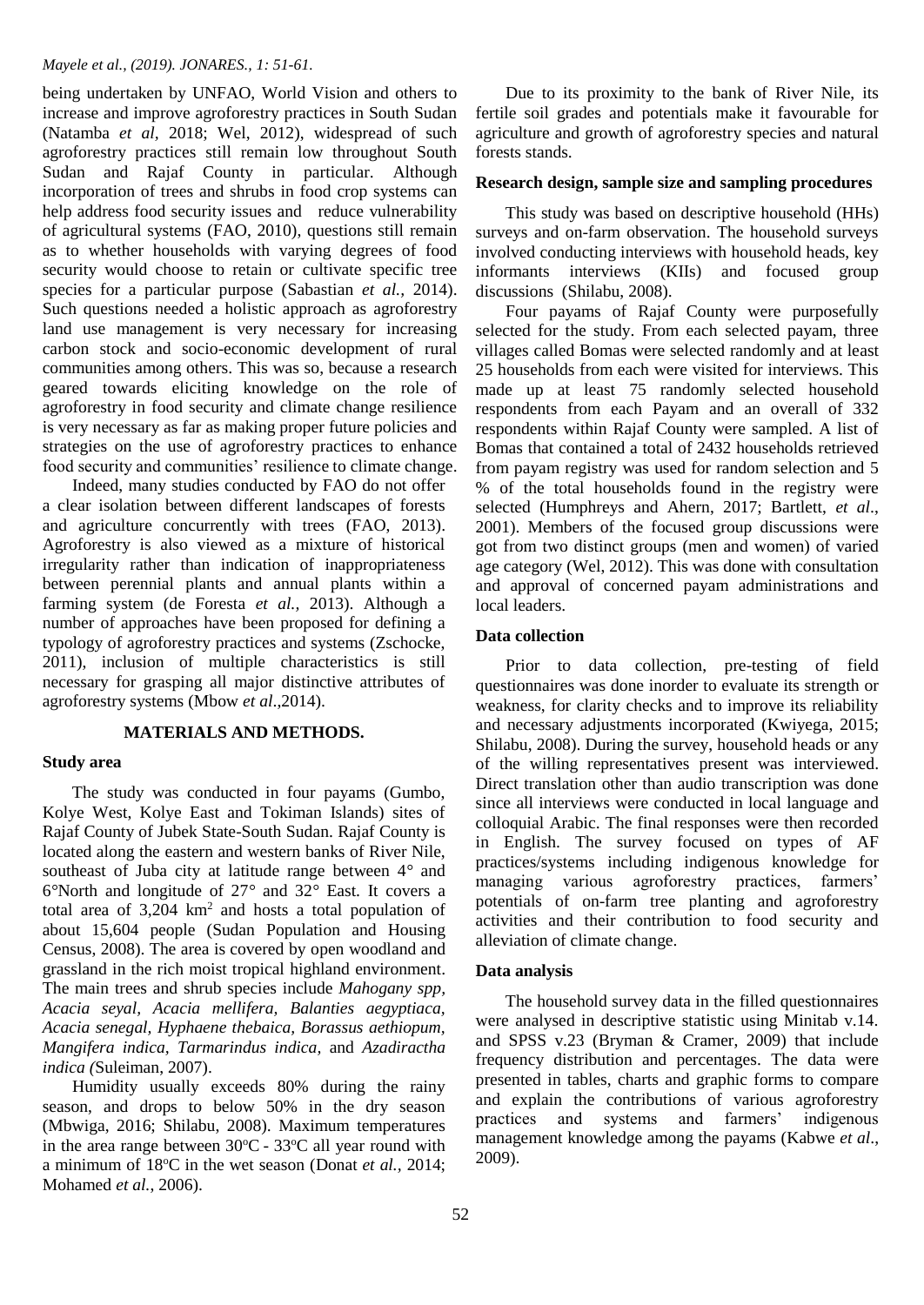#### **RESULTS**

## **Agroforestry system and practices for enhancing food security in Rajaf County**

 Most respondents (62.7%) reported agrisilvicultural system as most preferred agroforestry system. Only 34.3% and 1.8% of the households' respondents preferred agrisilvopastoral and silvopastoral systems respectively (Table 1). Over 97% of the households respondents preferred to have scattered trees in farms as their major AF practices. Other agroforestry practices reported were home gardens, boundary planting or retaining of trees along borders, woodlots, alley cropping and shifting cultivation preferred by 92.5%, 83.1%, 47.6%, 37.3% and 16.9% of the respondents respectively (Figure 1).

**Table 1:** Agroforestry systems in Rajaf County

| Agroforestry systems | Frequency | Percentage (%) |
|----------------------|-----------|----------------|
|                      | N)        |                |
| Trees+Crops only     | 208       | 62.7           |
| (Agrisilvicultural)  |           |                |
| Trees +Crops+Animals | 114       | 34.3           |
| (Agrisilvopastoral)  |           |                |
| Trees +Animals only  | 006       | 01.8           |
| (Silvopastoral)      |           |                |
| Other agroforestry   | 004       | 01.2           |
| systems              |           |                |
| Total                | 332       | 100.0          |



Figure 1: The agroforestry practices viable in all farms at Rajaf County

#### **Reasons for practicing agroforestry in Rajaf County**

 The major reasons for practising agroforestry in Rajaf County were continuous food supply, ready markets, accessible agroforestry inputs, favourable government

policy and large farm size reported by 96.4%, 91.9%, 87.3%, 50.6% and 42.5% of the respondents respectively (Figure 2).



**Figure 2:** The reasons for practicing agroforestry

#### **Preferred agroforestry niches for native and exotic AF tree/shrubs species for food security in Rajaf County**

 Agroforestry niches preferred by local farmers in Rajaf County included home compound, home gardens, cropland niches and boundary planting reported by 70.8%, 63.0%, 47.3% and 13.9% of the respondents respectively (Table 2).

**Table 2:** Preferred Agroforestry Niches in Rajaf County  $(N=332)$ 

| $11 - 33 - 1$         |               |      |
|-----------------------|---------------|------|
| <b>AF Niches</b>      | Responses (N) | $\%$ |
| Home compound<br>land | 235           | 70.8 |
| Home garden land      | 209           | 63.0 |
| Cropland niche        | 157           | 47.3 |
| Boundary planting     | 046           | 13.9 |
| Home grazing land     | 028           | 08.4 |
| Woodlots              | 016           | 04.8 |
| Windbreaks            | 004           | 01.2 |
| Nurse/shade trees     | 004           | 01.2 |
| Fences niche          | 002           | 00.6 |
| Roadside niche        | 001           | 00.3 |

Most residents of Rajaf County preferred to grow or retain native tree species such as *Balanites aegyptiaca*, *Tarmarindus indica* and *Acacia spp* reported by 97.3%, 85.2%, and 76.4% of the respondents preferences respectively (Table 3, N=332).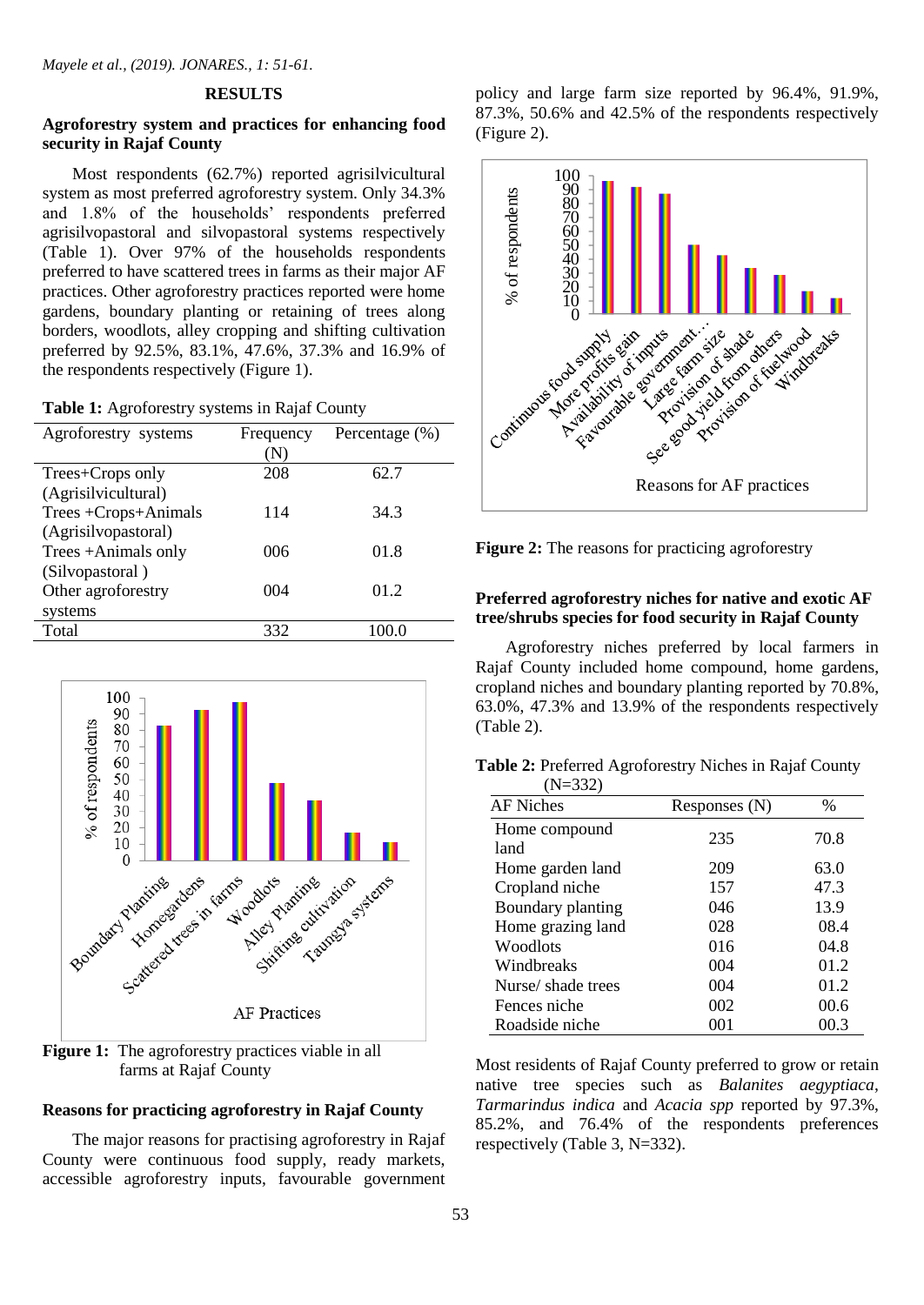**Table:** List of the native and exotic AF trees/shrubs spp

| <b>Species name</b>                                                        | $\mathbf N$ | $\%$ |
|----------------------------------------------------------------------------|-------------|------|
| Mangifera indica L.                                                        | 329         | 99.1 |
| Balanites aegyptiaca L.Delli                                               | 322         | 97.3 |
| Azadiractha indica L.                                                      | 300         | 90.4 |
| Psidium guajava L.                                                         | 289         | 87.0 |
| Tarmarindus indica.L                                                       | 282         | 85.2 |
| Citrus spp (limon $(L)$ ) Osbeck & sinensis $(L)$<br>Osbeck                | 270         | 81.3 |
| Acacia spp (sieberiana DC.; nilotica (L.)                                  | 253         | 76.4 |
| Delile; senegal (L.) Willd.; seyal var. seyal)<br>Tectona grandis L.f.     | 226         | 68.1 |
| Borassus aethiopum Mart.                                                   | 207         | 62.5 |
| Carica papaya L.                                                           | 184         | 55.4 |
| Vitellaria paradoxa C.F.Gaertn.                                            | 164         | 49.5 |
| Terminalia spp (catappa L. & glaucescens<br>Planch. ex Benth.)             | 148         | 44.7 |
| Musa spp (acuminata Colla & Musa<br>$\times$ paradisiaca L.)               | 131         | 39.5 |
| Senna siamea (Lam.) H.S.Irwin & Barneby                                    | 127         | 38.3 |
| Mahogany spp (Khaya grandifoliola C.DC. &<br>senegalensis (Desv.) A. Juss. | 126         | 38.1 |
| Kigelia africana (Lam.) Benth.                                             | 079         | 23.9 |
| Eucalyptus spp(camaldulensis Dehnh.;<br>grandis W.Hill                     | 031         | 09.3 |
| Ziziphus abyssinica Hochst. ex A.Rich.                                     | 015         | 04.5 |
| Persea americana Mill.                                                     | 013         | 03.9 |

 About 99% of the household heads preferred *Mangifera indica* as their main exotic tree species to grow in their agroforestry farms. Others preferred *Azadiractus indica*, *Psidium guajava*, *citrus spp*, *Tectona grandis, and Carica papaya* that accounted for 90.4%, 87.0%, 81.3%, 68.1%, and 55.4% as reported by respondents respectively (Table 3).

# **The economic values or uses of agroforestry trees/shrubs species in Rajaf County**

 According to the opinion of the respondents, major economic values of trees in their agroforestry practices included trees that provide food (99.7%), income generations (86.1%), fuelwood (78.9%), shade (75.9%), building poles and timber (70.2%), fodder for domestic animals (59.3%) (Table 4).

# **Tree products category preferred by the respondents to grow on-farms in Rajaf county**

 Farmers said that they would grow trees inorder to get the following products: fruits, timber/poles, fuelwood, ornamentals, and livestock fodder reported by 100%, 97.6%, 96.7%, 95.2%, and 81.0% of the respondents respectively (Table 5).

| <b>Table 4:</b> The economic values or uses of agroforestry<br>trees in Rajaf County ( $N=332$ ) |
|--------------------------------------------------------------------------------------------------|
| Frequency                                                                                        |

|                                                      | Frequency |      |
|------------------------------------------------------|-----------|------|
| Uses of Agroforestry trees <sup>a</sup>              | (N)       | $\%$ |
| Food(raw or cooked)                                  | 331       | 99.7 |
| Incomes generation                                   | 286       | 86.1 |
| Fuelwood                                             | 262       | 78.9 |
| Shade                                                | 252       | 75.9 |
| Construction/building(timbers/<br>poles)             | 233       | 70.2 |
| Fodder                                               | 197       | 59.3 |
| Fruits for beverages & Juice<br>making               | 187       | 56.3 |
| Provision of employments                             | 151       | 45.5 |
| Modify climates                                      | 137       | 41.3 |
| Manure/Soil<br>replenishment/fertility               | 129       | 38.9 |
| Wildlife habitats                                    | 125       | 37.7 |
| Gums and fibre production                            | 116       | 34.9 |
| Oils and Detergents                                  | 110       | 33.1 |
| Acts as<br>windbreaks/Shelterbelts                   | 103       | 31.0 |
| Decorations around homes &<br>recreations            | 103       | 31.0 |
| Cottage industries (Walking<br>sticks, statues, etc) | 78        | 23.5 |
| Boundary demarcation                                 | 67        | 20.2 |
| Medicines (herbs & can be                            | 27        | 8.1  |
| processed)                                           |           |      |
| Soil erosion control                                 | 27        | 8.1  |
| Cultural rights                                      | 27        | 8.1  |

# **Agrisilvicultural system (crops vs trees) and reasons for component integration**

 Over 97.0% respondents reported that they mixed trees and crops in their farms. All growers of sorghum as main seasonal crop included trees in their cropland. However, beans, groundnuts and sesame were reported grown with trees by 90.4%, 87.3% and 60.2% of respondents respectively. Other agricultural crops grown with trees included cassava, maize, green vegetables and sweet potatoes reported by 84.9%, 66.9%, 58.4% and 41.0% of respondents respectively (Table 6).

**Table 5:** Tree products preferred by HH respondents to grow on-farms for FS (N=332)

|                         | <b>Frequency Percentage</b> |          |  |
|-------------------------|-----------------------------|----------|--|
| Tree product category   |                             | of cases |  |
| Food/fruits trees       | 330                         | 994      |  |
| <b>Timber and Poles</b> | 324                         | 97.6     |  |
| Fuelwood trees          | 321                         | 96.7     |  |
| Ornamental trees        | 316                         | 95.2     |  |
| Livestock fodder        | 269                         | 81.0     |  |

**Table 6:** Food crops grown alongside trees by the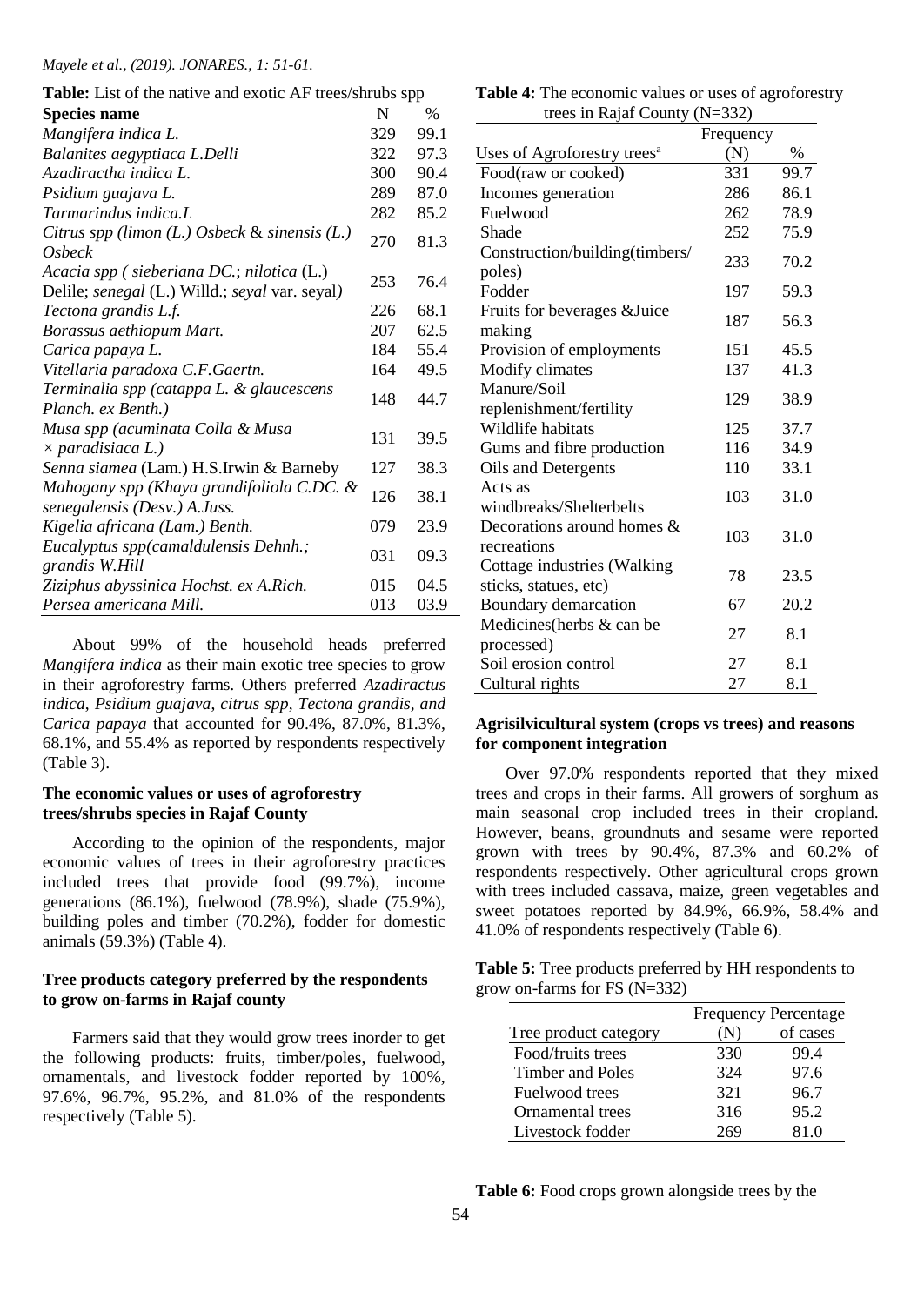| respondents on farms $(N=332)$ |           |       |  |  |
|--------------------------------|-----------|-------|--|--|
|                                | Frequency |       |  |  |
| Food crops grown <sup>a</sup>  | N)        | $\%$  |  |  |
| Sorghum/dura                   | 332       | 100.0 |  |  |
| Beans                          | 300       | 90.4  |  |  |
| Groundnuts                     | 290       | 87.3  |  |  |
| Cassava                        | 282       | 84.9  |  |  |
| Maize                          | 222       | 66.9  |  |  |
| Sesame                         | 200       | 60.2  |  |  |
| Green vegetables               | 194       | 58.4  |  |  |
| Sweet potatoes                 | 136       | 41.0  |  |  |
| Pumpkins                       | 100       | 30.1  |  |  |
| Rice                           | 086       | 25.9  |  |  |
| Sugarcane                      | 052       | 15.7  |  |  |
| Yams                           | 041       | 12.3  |  |  |
| Watermelon                     | 027       | 08.1  |  |  |
| Millet                         | 011       | 03.3  |  |  |

**Table 7:** Reasons why crops are grown together with trees on farms (N=332)

|                                         | Frequency            |
|-----------------------------------------|----------------------|
| why mixed trees with crops <sup>a</sup> | $\frac{0}{0}$<br>(N) |
| Shade/drought tolerant                  | 232 84.1             |
| Contributes to food needs               | 209 75.7             |
| Grows and matures faster                | 191 69.2             |
| Soil fertility                          | 190 68.8             |
| High Yields                             | 186 67.4             |
| Easy to manage                          | 165 59.8             |
| Mixed sources of fodder                 | 157 56.9             |
| Control weeds and soil erosion          | 150 54.3             |
| Resistant to pests and diseases         | 138 50.0             |
| Provides mixed /many uses               | 127 46.0             |

 Reasons given for growing these crops included shade/drought tolerance, contribution to food needs, faster growth/early maturity, soil fertility improvement, high yielding and ease of management reported by 84.1%, 75.7%, 69.2%, 68.8%, 67.4%, and 56.9% of the respondents respectively (Table 7). Other reasons given for growing trees with crops were that trees provide mixed fodder for animals, control weeds and erosion, and act as windbreaks and have many uses.

### **Livestock and Poultry and their Management in Rajaf County**

## **a) Types of livestock and poultry kept by households for food security**

 In Rajaf County, livestock and poultry kept for household food security included goats, cattle, sheep, chicken and ducks reported by 37.2%, 12.8%, 12.2%, 25.0% and 7.6% of the respondents respectively (Figure 3).



**Figure 3:** Livestock or poultry kept by farmers in Rajaf County

## **b) Management of livestock and poultry in Rajaf**

 The main livestock and poultry management strategies employed by farmers in Rajaf county included free range grazing systems, tethering animals, rotational grazing and build animal hut reported by 95.8%, 74.9%, 58.8%, and 48.9% of the household respondents respectively. Other management practices such as keeping manageable herd size, zero grazing, paddocking systems, dip litter system, deworming, and vaccinating were of minor importance (Figure 4).





#### **Agroforestry practices for enhancing resilience to climate change**

 The major AF practices for enhancing resilience to climate change included woodlot plantation, scattered trees on-farms, boundary planting of trees, homegardens, shelterbelts/windbreaks, alley cropping, rangelands or parklands, taungya systems and shifting cultivation reported by 77.9%, 72.8%, 69.2%, 68.5%, 61.6%, 58.7%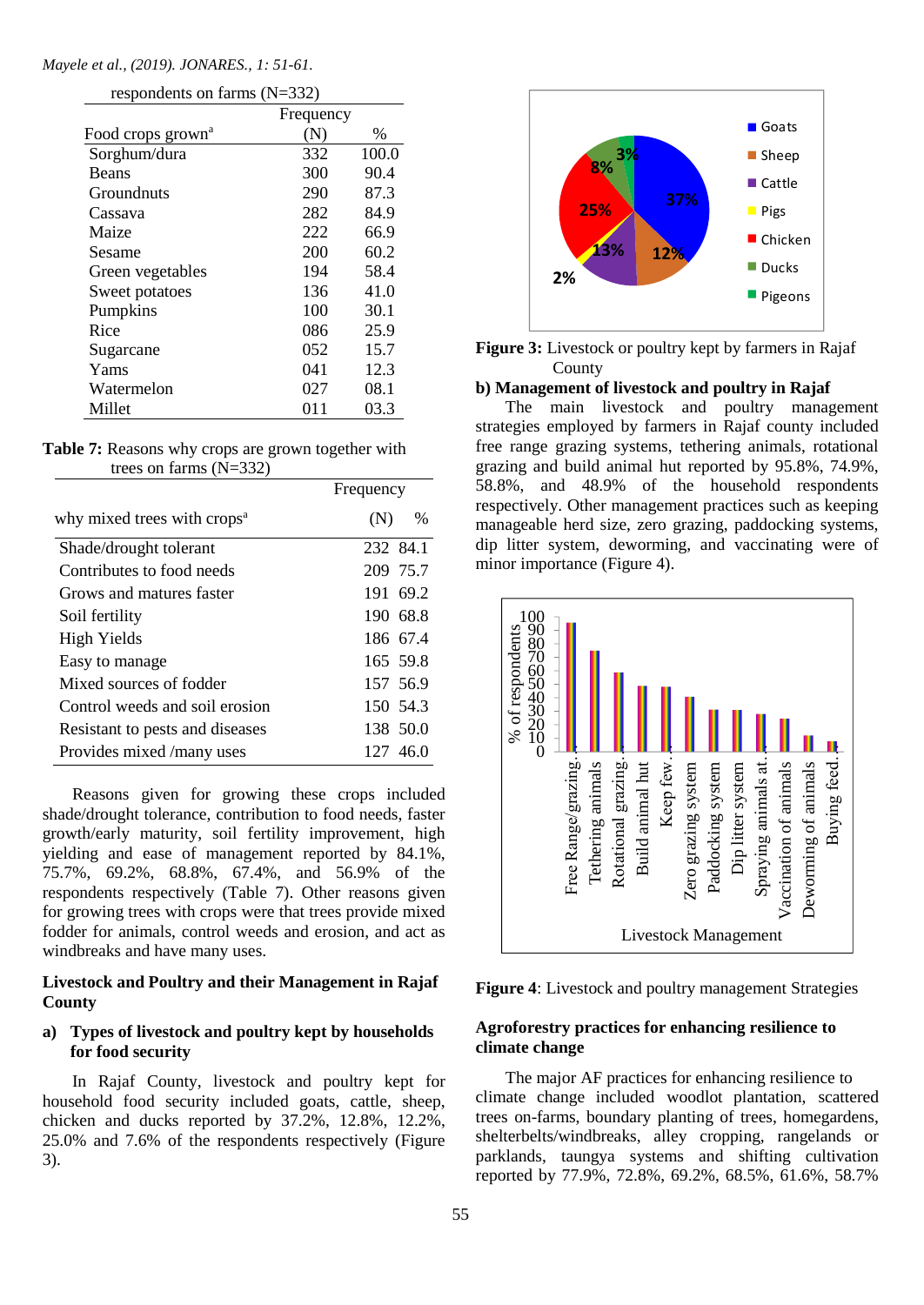49.3%, 46.7% and 40.6% of the households respondents respectively (Figure 5).



**Figure 5:** Main AF practices resilience to climate change in Rajaf County

# **Agroforestry tree species identified by farmers and reasons for their preference to mitigate climate change**

 Trees/shrubs that were being retained/ grown by farmers for enhancing farmers' resilience to climate change included *Mangifera indica, Tectona grandis, Azadirachta indica, Mahogany spp (Khaya spp), Eucalyptus spp, Balanites aegyptiaca, Vitellaria paradoxum, Terminalia spp, Acacia spp,* and P*ine spp*  reported by 98.5%, 93.1%,89.5%, 78.6%, 78.3%, 68.1%, 60.5%, 60.5%, 45.5%, and 39.8% of respondents respectively (Figure 6). Reasons advanced by the respondents regarding their choice to grow/retain the various trees/shrubs on-farms included trees that act as sources of food, strong trees that can withstand drought, posses ability to modify climate, fast growing species and can regenerate quickly, conserve soil and water, act as windbreaks, and their multipurpose (MPTS) nature reported by 93.4%, 85.2%, 75.0%, 70.5%, 66.3% and 56.0% of the respondents respectively (Table 8).

# **Respondents' reported strategies to enhancing resilience to climate change in Rajaf County**

 Strategies reported by the respondents for enhancing resilience to climate change included planting more trees on farm, avoiding cutting down trees, avoiding burning of bushes, practicing reforestation and afforestation programmes, planting/retaining different species of trees on-farms, planting trees as shelterbelts/windbreaks, planting evergreen trees, and encouraging investments of AF activities as reported by 93.7%, 88.3%, 81.6%, 63.3%, 60.2%, 60.2%, 54.2%, and 47.6% of the respondents respectively (Figure 7).



**Figure 6:** Trees/shrubs species preferred by HHs to grow to enhance resilience to CC

|  |  | Table 8: Reasons for respondents' choice of those tree |  |  |
|--|--|--------------------------------------------------------|--|--|
|  |  | species to mitigate climate change                     |  |  |

| species to mitigate emmate enange                  |     |      |
|----------------------------------------------------|-----|------|
| Reasons for farmers' choice for Frequency          |     |      |
| tree spp <sup>a</sup>                              | (N) | $\%$ |
| Sources of food & Inputs                           | 310 | 93.4 |
| Very strong and can withstand<br>drought           | 283 | 85.2 |
| Attract rainfall                                   | 249 | 75.0 |
| Fast growing and regenerates<br>quickly            | 234 | 70.5 |
| Can conserve soil and water                        | 220 | 66.3 |
| They are MPTS                                      | 186 | 56.0 |
| Their seeds are readily<br>available               | 165 | 49.7 |
| Reduce high temperature $\&$<br>provides clean air | 157 | 47.3 |
| Do not shed off leaves fast                        | 154 | 46.4 |
| Resist pest and diseases                           | 141 | 42.5 |
| Have good crown cover                              | 129 | 38.9 |
| Acts as windbreaks/<br>shelterbelts                | 115 | 34.6 |
| Do not occupy large portion of<br>land             | 106 | 31.9 |
| They Modify microclimates                          | 071 | 21.4 |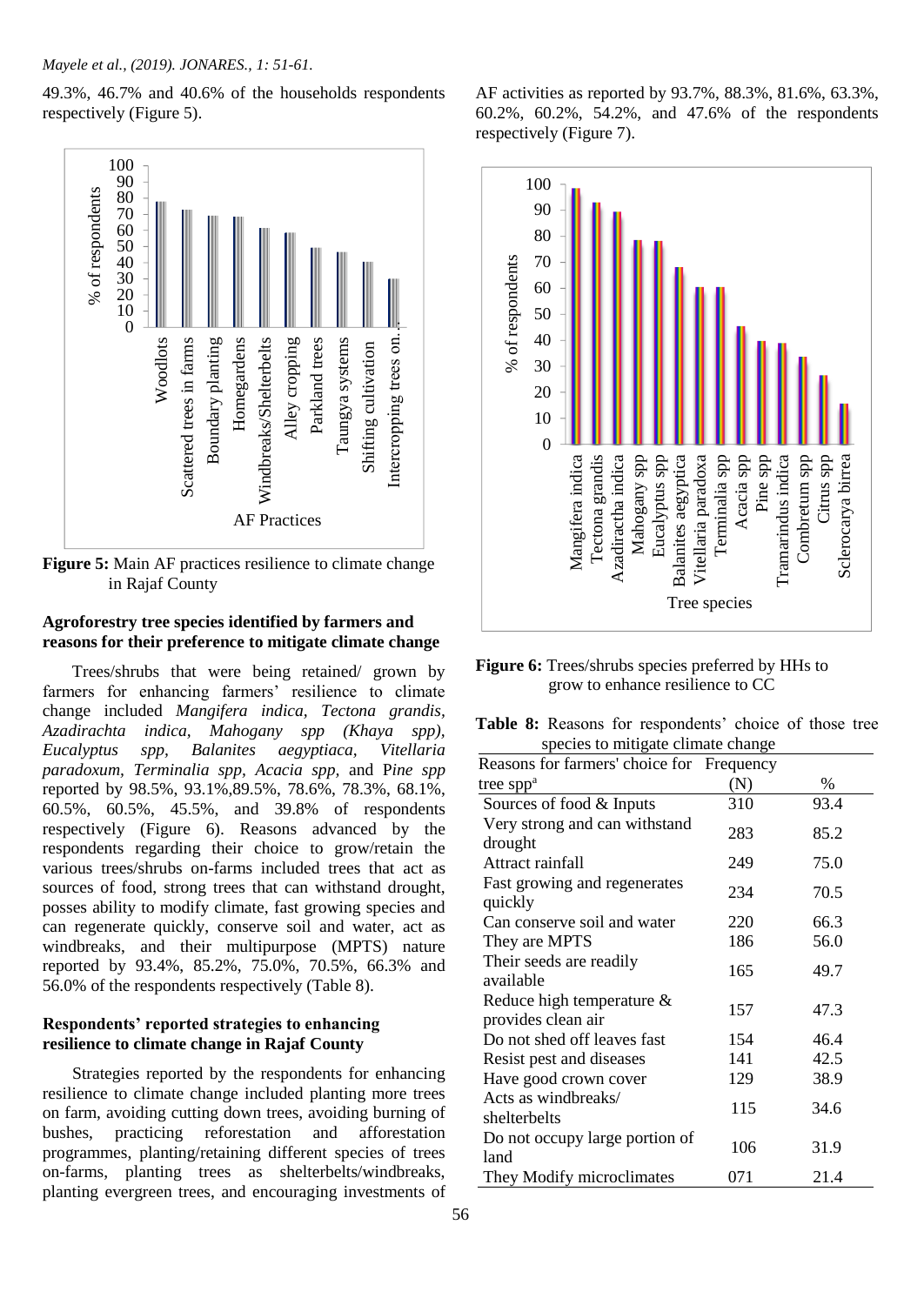

**Figure 7:** Reported strategies for enhancing resilience to climate change in Rajaf County.

#### **DISCUSSION**

#### **Agroforestry systems and practices for enhancing food security**

 Over 62% of the farmers in Rajaf County practised agrisilvicultural system and few practised silvopastoral and other forms of agroforestry systems (Table 1).The indication of higher adoption of agrisilvicultural systems could be attributed to the fact that agricultural crop production is the major socio-economic activity of the local communities in the County. These farmers who cultivate mainly food crops and cash crops all year round seem to adopt agrisilvicultural agroforestry. The results conform to the findings reported by Chija (2013) and Mgeni (2008) for Kasulu, Kigoma Mufindi and Iringa districts of Tanzania where food and cash crop are grown in agrisilvicultural systems.

 Profoundly, the most preferred agroforestry practices for the County were scattered trees in farms. This was with the view that abundant trees in farms shade crops and act as hosts to pests and diseases hence reducing yields of crops (Fasi *et al.,* 2016). However, as indicated in figure 1, homegardens, boundary planting, and woodlots are also common practices in most farms. Continuous supply of food, profit gains from the sale of AF products, sufficient fuelwood supply, adequate supply of AF inputs and favourable government policy were the reasons given by

farmers for such practices (Figure 2). This agrees with findings of Chija (2013).

# **The agroforestry niches, native and exotic tree/shrub species, and their reasons for preference in Rajaf county**

 Over 70% households preferred AF niches in home compounds. Homegardens and cropland were also preferred on one hand (Table 2). On the other hand, boundary planting or retaining of trees along the farm borders was to protect farms from pests, avoid destruction by cattle, and to solve farm boundary disputes among neighbours. These could be planted as live fences, nurse trees in alleys and multipurpose trees on farm. This implies that most farmers prefer agroforestry practices that can guarantee continuous production of food such as homegardens with relatively uninterrupted regimes of food supply throughout the year (Morhart *et al.,* 2015; Chija, 2013; Zeleke, 2009)**.** 

Although a small number of household heads complained of not been provided with agroforestry inputs, the traditional systems and practices were able to provide farmers with skills of farming, raise incomes for themselves, get access to employment opportunities and to become self-reliant households. Owing to the significant increase in the economic crisis and massive internal displacement of people due to the escalated conflicts in South Sudan, a high demand for food supply may be required to support this population (Wel, 2012).

 Our results show that over 40% residents retained *Balanites aegyptiaca* a native tree species. *Tarmarindus indica*, *Acacia spp, Borassus aethiopum*, *Vitellaria paradoxa and Kigelia africana* (Table 3) were also found to have been retained on farms for distinct uses. These species of trees were retained on farms because they may provide one or more of the following: good quality timber products, cooking oil, shade/shelter, fruits, fuelwood, manure, modifies microclimate, herbs and for cultural practices (Table 4).

 Tree and shrub species such as *Zizphus abyssinica, Grawiya spp, Anonna spp, Sclerocarya birrea*, and others were not recognized to have usefulness in agroforestry. Their contribution is little to food security in the area and are always ignored, removed or cut down. *Mangifera indica, Azadirachta indica*, *Guajava spp*, and *citrus spp*  were reported as the main exotic tree species grown in their agroforestry farms (Table 3). They provide fruits to the society and improve their nutritional status and also generate income (Table 3).

 Similar results were reported by Dowiya *et al.* (2009), Zeleke (2009) and Buyinza *et al.* (2008), who found that similar exotic species of trees were preferred by farmers in their areas because they are edible, nutritious and have additional important services to the communities. This is also in conformity with Gorsevski *et al,* (2012) who did a selected analysis of vegetation types of South Sudan in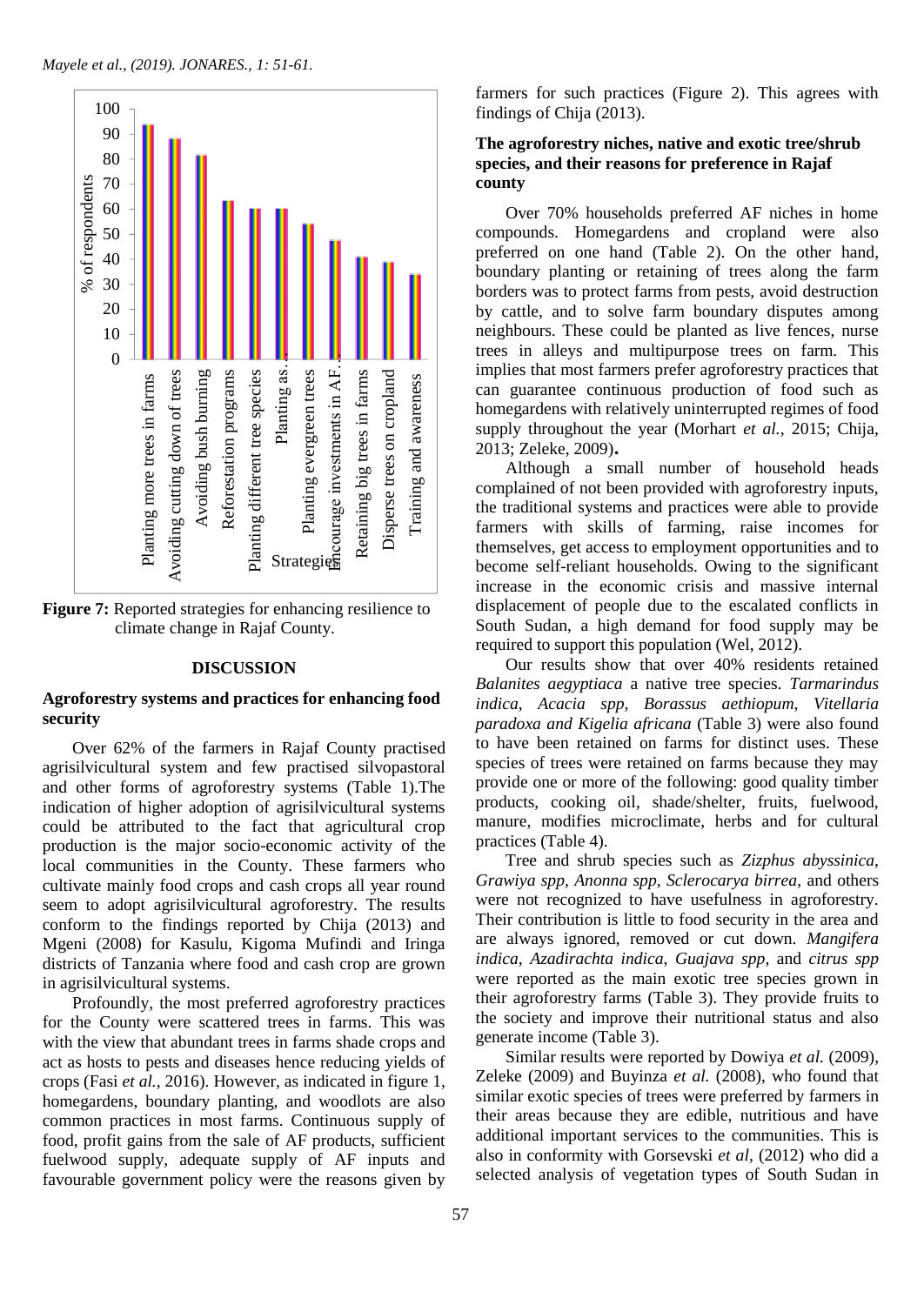areas having various tree species available on farms retained for distinguished functions.

#### **Agrisilvicultural system (crops vs trees)**

 The analysis show about 97.0% HHs practise agrisilvicultural system with over 80% who have been growing the same crops with trees for the last 10 years. The stable cereal crop, sorghum, is their main seasonal crop grown by every household (Table 6). Growing legumes was also found viable in the area as farmers spatially or temporally mix them with woody perennials on farms as intercrops or in alleys. The high interest of farmers for agrisilvicultural practices could be attributed to short term returns from agricultural annual crop production. The high rate of livestock destocking had left many families without domestic animals to rear and so HHs had to swift to crop production.

 These annual crops included sorghum, maize, cassava, beans, simsim and groundnuts as the major food crops usually grown on larger scale and harvested mainly for household family consumption (Table 6). Therefore, the diversity of crop species and trees on–farms ensures multiple functions of food needs, shade, faster growth of crops, fodder supply and soil fertility improvement (Table 7) and adds to nutritional value for both man and livestock although it is a deliberate effort of each HH (Asefa, 2017). The result in the table 7 above also agrees with findings of Morse *et al.,* (2017); Miller (2008); Van der ploeg (2014) who reported that diversity of vegetables grown are very rich in mineral supply and therefore, is expected to provide adequate nutrition for the household.

## **Livestock and poultry kept by households and their management for food security in Rajaf County**

 The study shows variation in the preference of livestock reared by households between the payams. Most farmers prefer to keep goats and chicken (Figure 3). This is because they are easy to manage and do not pose threats to agricultural crops. They are easy to handle, grow fast, provide sufficient dietary food value and can solve immediate family needs. The results agree with the findings of Rigolot *et al*., (2017) who reported that most HH families owned domesticated animals (goats, sheep, cattle and chicken in particular) as the way to meet their dietary needs and reduce family expenditures. The small number of other types of livestock such as sheep and cattle per family in Rajaf County is due to persistent insecurity from the current political unrest, cattle raiding and epidemic animal diseases contributed to the destocking. This led to shortage in livestock and livestock products, which by current rates of supplies do not satisfy the current demand of the expanding towns. This argument is in line with Maitima *et al.* (2010) and Ngigi (2008), who stated that despite the high potential of home grown South Sudanese livestock to providing enough animal-based products, large volume of livestock and livestock products

are currently being imported from the neighboring countries of East Africa to meet the increasing demand in capital Juba and other major towns in the new nation.

 Livestock and poultry are managed and fed primarily as free range /grazing systems but others kept within home vicinity and indoors and some on rotational basis (Figure 4). Livestock browse and feed on natural vegetation including grasses and post-harvested crop residues, leaves of trees probably as cut-and- carry and left-over foods ready for disposal because HHs lack incentives for special feeds.

 The livestock are treated by use of herbs, vaccination and through deworming (Figure 4). The results agree favourably with the findings of Arabi (2007), who reiterated that most domesticated animals are given shelter at night and are left as free range during the day in a fenced area to feed on weed seeds, vegetation, and plant residues. However, during cultivation season, animals are kept and fed indoors or tethered under trees for shelter and to avoid threat to crops (Rigolot *et al*., 2017). Livestock have, however, traditionally not been kept fenced during the day in South Sudan.

# **Agroforestry practices and their choice for enhancing resilience to climate change**

The results show that households considered woodlots plantations as the major AF practice for resilience to climate change. Others believed fast-growing and easy-tomanage species as scattered trees in farms, boundary planting, home gardens, and planting shelterbelt and windbreaks can alleviate climate change (Figure 5). However, shifting cultivation and intercropping were not given much consideration as they are based on a variety of management approaches with potentially positive implications for climate change mitigation.

 These practices range from obvious interest for fruit production, animal husbandry, shade trees, thinning, coppicing, and trees for fuel wood, windbreaks and soil erosion control and many more. The current findings are also in conformity with Mbow *et al.* (2014) who argued that the interest in investigating agroforestry in the face of a changing climate comes from the potentials of agroforestry practices to produce assets for local farmers, combined with opportunities for climate change mitigation and its potential to promote sustainable production that enhances agro-ecosystems species diversity and resilience.

## **Agroforestry tree species identified by farmers and their choice to mitigate climate change**

 Despite being native or exotic to the area, most HHs chose various varieties of *Mangifera indica* as the most preferred tree species probably due to its climatic adaptability, fruits provision, shelter provision and medicinal use. *Tectona grandis, Azadirachta indica, Mahogany spp (Khaya spp)*, and *Eucalyptus spp* were also preferred by the communities in the study area (Figure 6).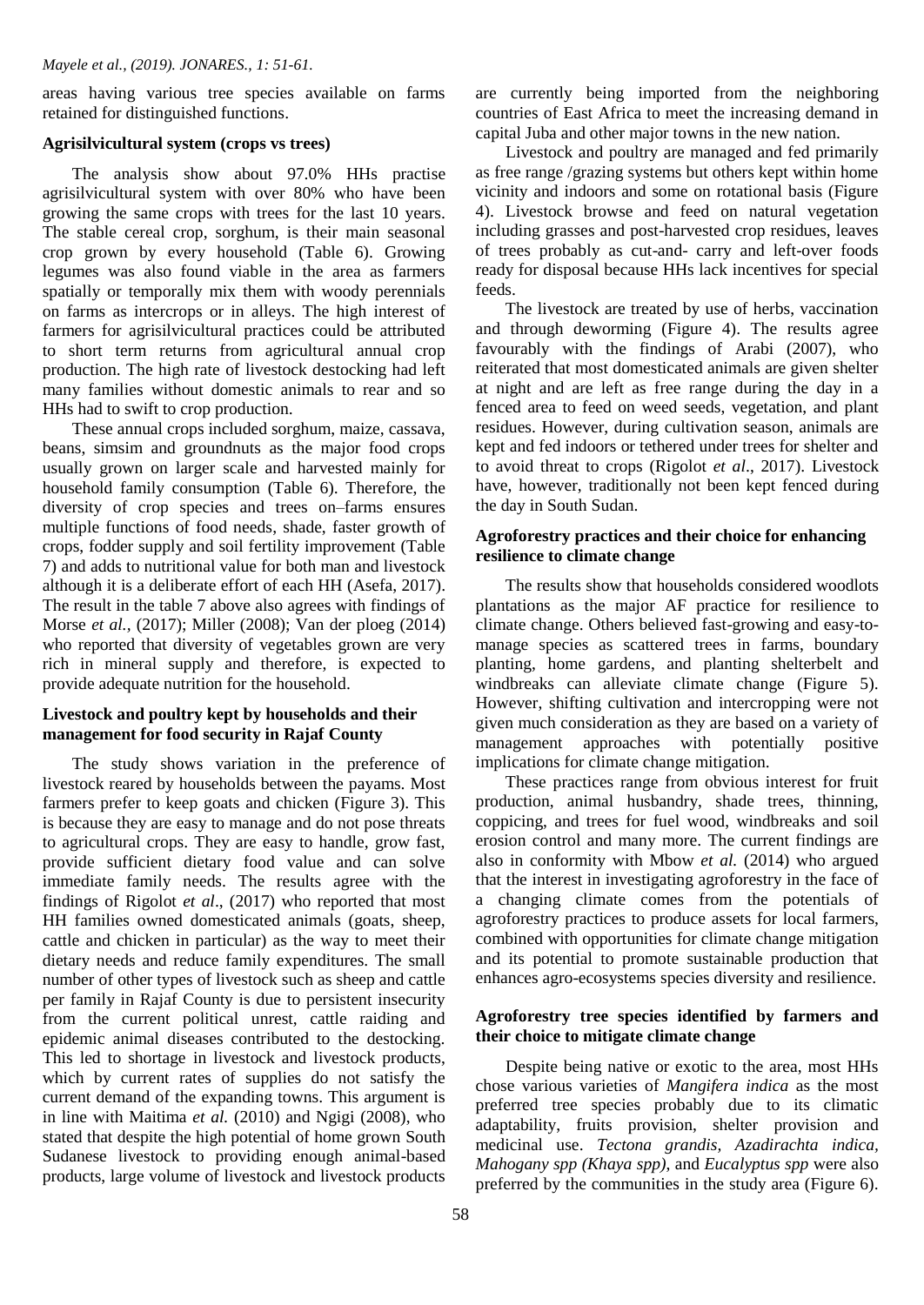Additionally, they are preferred for fruits, fuelwood, and windbreaks as they protect crops and houses from damages by heavy winds notwithstanding its contributions to soil and water conservation.

 Tree species such as *citrus spp, Combretum spp, Sclerocarya birrea* and others were not recognized as important for climate mitigation (Figure 6). This is because they have narrow crowns, not evergreen and do not establish easily under given environmental conditions. These findings are in line with that of Lulandala (2009), who reported that trees selected must not only be preferred and accepted by the communities using them but also to be able to establish and grown under given environmental conditions for their diversified uses/services.

# **The respondents' reported strategies for enhancing resilience to climate change**

 Growing more trees, avoiding deforestation and burning of bushes, planting evergreen trees, practice of reforestation and afforestation programmes; retaining big trees and mixing different tree species in their farms for multiple purposes were considered the main strategies to overcome climate change situations (Figure 7). Another strategy was to maintain trees and tree products for animal fodder and fuel wood as household energy base while they modify climate. This current finding is supported by Bhatt (2013) who reiterated that more than 75% of households would have sufficient fodder and fuel wood from their farmland if they grow more trees for a long time. This would in turn provide lots of environmental clues and become resilience to climate variability.

# **The economic values/uses/services of AF tree or shrub species in Rajaf County**

 The research results have evidently confirmed that whether native or exotic spp, many uses of AF tree species are attributed to food, shade at homes and for animals, sources of fuelwood, environmental protection, soil and water conservation, and livestock fodder (Table 4).

 The livestock fodder could be from a free rangeland or domestic management unit provided in form of cut-andcarry or fed from free range system. By allowing herbivores to graze within vicinity of trees, they add more organic matter from their droppings and urine as they continue to eat the leaves and grasses underneath trees, thus adding more soil nutrients and energy base in addition to fuelwood from the natural range of forests. The results compared favorably with Chija (2013) findings.

 The study also found that for better uptake of nutrients and growth of AF components, leguminous tree species such as *acacia spp* should be planted or retained in farmlands although socioeconomic factors that influence local population is considered. In this case, experienced elderly people knowledgeable about indigenous nitrogen fixing, wild food and medicinal trees should be contacted for promising tree species.

#### **CONCLUSIONS**

 Majority of households (over 60%) practised agrisilvicultural systems. This practice has put them at high risks of being food-insecure coupled with the high rates of current destocking, with only goats and chicken being the main domestic animals kept in most HHs. With the limited number of livestock kept by most HHs, in circumstances when tree crops failed, HHs would have nothing to sell as supplements to crops yet they would sell products of livestocks. Although presence of livestock in one area increases problems in another area, it also reduces problems in the other as stated by most respondents. Findings from this study would therefore suggest that adoption of fodder bank system is essential strategy to improve and enhance animal and crop production systems in Rajaf communities.

#### **ACKNOWLEDGEMENTS**

 The authors would like to acknowledge the financial support rendered to them by NORHED through SUDD Project of the University of Juba for the field work. We are also very thankful to the Ministry of Forestry and Environment of Republic of South Sudan and the County administration of Rajaf for granting permission for us to access various households. Finally, we thank the local people, household representatives and the community leaders of Rajaf County for their enormous backup and willingness to take part in the study.

#### **REFERENCES**

- **Arabi, D. A. A.** (2007). Assessment of Agroforestry Practices in Refugee Settlement in Eastern Sudan. Institute of Environmental Studies. PhD dissertation. University of Khartoum, Sudan.
- **Asefa, S. B.** (2017). Effects of Phosphorus Fertilizer and Inoculation on Yield and Nutritive Values of Grain And Haulm of Selected Grain Legumes In Mixed Crop-Livestock Production System of Ethiopia.
- **Bartlett, J. E., Kotrlik, J. W. and Higgins, C. C.** (2001). "Organizational Research: Determining Appropriate sample Size in Survey Research".
- **Bhatt, Y. R.** (2013). Implication of agroforestry system for soil carbon sequestration and livelihood in the Mid-hills of Nepal. Master's Thesis. Norwegian University of Life Sciences, Ås, Norway.
- **Bryman, A., and Cramer, D.** (2009). Quantitative data analysis with SPSS 14, 15 and 16: A guide for social scientists. Routledge.
- **Buyinza, M., Abwoli, Y., Nabanoga, G., and Ntakimanye, A.** (2008). Farmers' adoption of rotational
- **Woodlot Technology in Kigorobya sub-County of Hoima District,** Western Uganda.
- **Callo-Concha, D. and Denich, M.** (2014). A participatory framework to assess multifunctional land-use systems with multicriteria and multivariate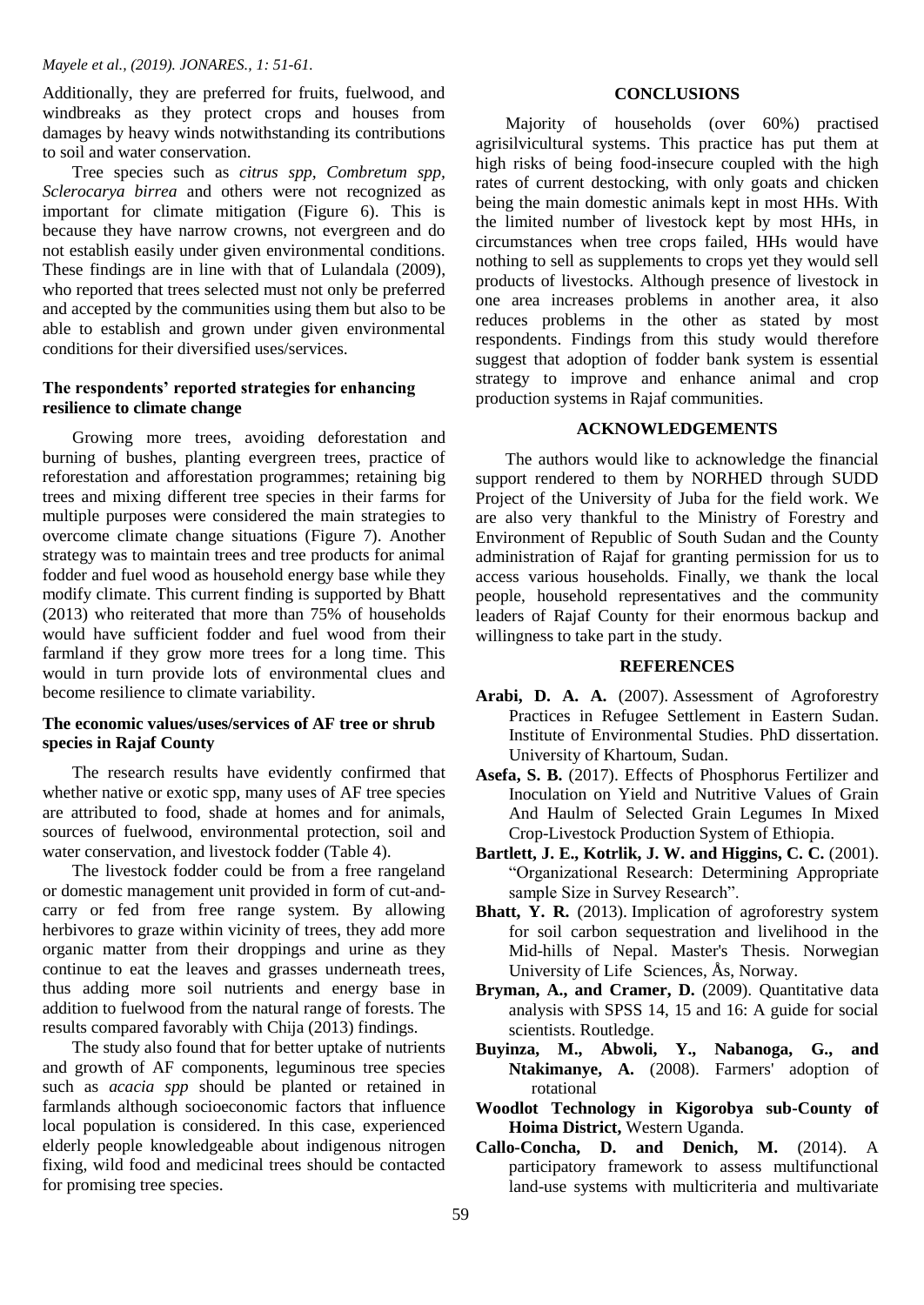analyses: A case study on agrobiodiversity of agroforestry systems in Tomé Açú, Brazil. *Change and Adaptation in Socio Ecological Systems*, *1*(1).

- **Chija, M. N.** (2013). Adoption status and management of agroforestry systems and technologies by communities: a case study of Kasulu district, Kigoma. Doctoral dissertation. Sokoine University of Agriculture. Morogoro, Tanzania.
- **de Foresta, H., Temu, A., Boulanger, D., Feuilly, H. and Gauthier, M**. (2013). Towards the assessment of trees outside forests: a thematic report prepared in the Framework of the Global Forest Resources assessment 2010. Food and Agriculture Organization of the United Nations.
- **Donat, M. G., Peterson, T. C., Brunet, M., King, A. D., Almazroui, M., Kolli, R. K. and Nada, T. A. A. (**2014). Changes in extreme temperature and precipitation in the Arab region: long-term trends and variability related to ENSO and NAO. *International Journal of Climatology*, **34:**581-592.
- **Dowiya, N. B., Rweyemamu, C. L. and Maerere, A. P.** (2009). Banana (Musa spp. Colla) cropping systems, production constraints and cultivar preferences in eastern Democratic Republic of Congo. *Journal of Animal and Plant Sciences*, **4**:341-356.
- **FAO.** (2013). Advancing agroforestry on the policy agenda: a guide for decision‐makers. Agroforestry Working Paper No.1. Rome.
- **FAO.** (2010). The State of Food Security in the World: Addressing food insecurity in protracted crises. **(**[http://www.fao.org/publications/sofi/en/\)](http://www.fao.org/publications/sofi/en/).
- **Fasi, J., Furlong, M. J., and Fisher, D.** (2016). Subsistence farmers' management of infestations of the little fire ant in garden plots on Bauro, Makira Province, Solomon Islands. *Human Ecology*, *44*(6), 765-774.
- **Gorsevski, V., Kasischke, E., Dempewolf, J., Loboda, T., and Grossmann, F.** (2012). Analysis of the impacts of armed conflict on the Eastern fromontane forest region on the South Sudan-Uganda border using multitemporal Landsat imagery. *Remote Sensing of Environment*, **118**:10-20.
- **Humphreys, J., and Ahern, A. (2017).** Is travel based residential self-selection a significant influence in modal choice and household location decisions. *Transport Policy*.
- **Kabwe, G., Bigsby, H. R. and Cullen, R.** (2009). Factors influencing adoption of agroforestry among smallholder farmers in Zambia.
- **Kwiyega, J. L.** (2015). Role of community-based institutions, partnerships and practices in enhancing climate change adaptation in Mwanga district, Kilimanjaro. Doctoral dissertation. Sokoine University of Agriculture. Morogoro, Tanzania.
- **Kumar, K. V., Buvaneswaran, C., Velumani, R. and Karthi, S.** (2015). Performance of Selected Tree Species Under Dryland Agroforestry System In

Ramanathapuram District of Tamil Nadu. *Advances in Tree Seed Science and Silviculture*, **pp** 343.

- **Louise, E., James, P., Buck, L., and Current, D.** (2009). The development of agroforestry as an integrated land use management strategy. North American Agroforestry: An Integrated Science and Practice 2nd edition, (northamericanag), **pp**:1-24.
- **Lulandala, L. L. L.** (2009). Tropical production systems: Agroforestry concepts, systems, practices, potentials, constraints, Research and Training needs. MSc. Forestry Lecture Notes, Sokoine University of Agriculture. Morogoro. **pp** 21.
- **Maitima, J. M., Rakotoarisoa, M. A., and Kang'ethe, E. K.** (2010). Responding to changing markets in a context of increased competition for resources. Livestock in a Changing Landscape: Experiences and Regional Perspectives, 2, 4.
- **Mbow, C., Van Noordwijk, M., Luedeling, E., Neufeldt, H., Minang, P. A. and Kowero, G.**  (2014). Agroforestry solutions to address food security and climate change challenges in Africa. *Current Opinion in Environmental Sustainability*, **6**:61-67.
- **Mbwiga, J.** (2016). Classification of chagga agroforestry homegardens and their contributions to food, income and wood energy to communities of Rombo District, Tanzania. Doctoral dissertation. Sokoine University of Agriculture. Morogoro, Tanzania.
- **Mgeni, H. W.** (2008). Dissemination and adoption status of agroforestry practices in Mufindi district, Iringa region, Sokoine University of Agriculture. Morogoro, Tanzania.
- **Miller, C.,** (2008). South Sudan Agricultural Market Investment Innovative Use of a PPP to Build Institutional Capacity Rapidly: Food and Agriculture Organization of the United Nations. EasyPol. On-line Resources for Policy Making. Access in May 2011. http://www.fao.org/easypol/ AbsLanguage.asp?id= $521\&$ job\_no=00520.
- **Mohamed, M., Stankosky, M. and Murray, A.** (2006). Knowledge management and information technology: can they work in perfect harmony. *Journal of knowledge management*, **10**: 103-116.
- **Morhart, C., Sheppard, J., Douglas, G. C., Lunny, R., Paris, P., Spiecker, H. and Nahm, M.** (2015). Management guidelines for valuable wood production in Agroforestry systems. Freiburg, Germany: Chair of Forest Growth.
- **Morse, S., McNamara, N. and Okwoli, B.** (2017). Visions of sustainability: stakeholders, change and indicators. Routledge.
- **Natamba, L., Zhang, W., Zhang, J. and Zhao, X.**  (2018). Climate Change Causing Food Insecurity In East Africa: Traditional And Non-Traditional Strategies To Solve The Problem. *Applied Ecology and Environmental Research*, **16**:2233-2254.